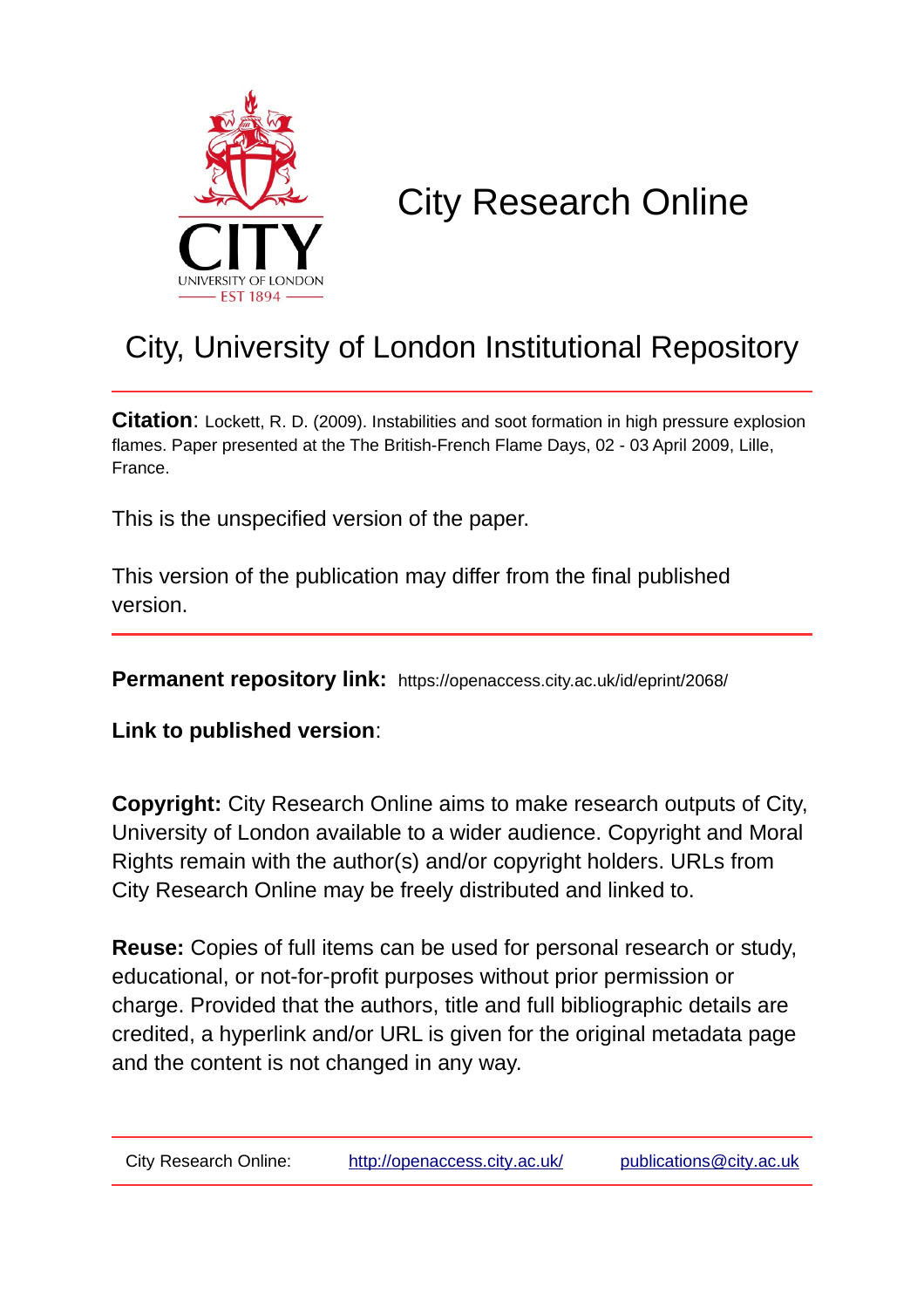### **Instabilities and Soot Formation in High Pressure Explosion Flames**

R.D. Lockett and R. Morishima

*School of Engineering & Mathematical Sciences, The City University, London EC1V 0HB, United Kingdom.*

Flame instabilities, cellular structures and soot formed in high pressure, rich, spherically expanding iso-octane-air flames have been studied experimentally using high speed Schlieren cinematography, OH fluorescence, and laser induced incandescence. Cellular structures with two wavelength ranges developed on the flame surface. In rich flames with equivalence ratio  $\phi > 1.8$ , soot was formed in a honeycomb-like structure behind flame cracks associated with the large wavelength cellular structure.

#### **Introduction**

If a deformation occurs in the surface of a spherically expanding laminar flame during its early development, any potential instabilities (hydrodynamic, thermaldiffusive) will be stabilised by the flame stretch until a critical Peclet number is reached. After this critical point, the flame may become unstable to surface perturbations, which can grow on the flame surface through the development of propagating cracks or cellular fission [1].

If the Lewis number for the deficient reactant in the fuelair mixture is below a critical value, then in general, a perturbation in the expanding flame front is unstable. However, if the Lewis number for the deficient reactant in the fuel-air mixture is above a critical value, then the flame front is stable to perturbations on the surface. Generally, this means that for fuel-air mixtures where the molecular mass of the fuel is considerably smaller than the molecular mass of air, lean flames are unstable to surface perturbations. The converse is also true for rich flames. This kind of flame instability is known as a thermal-diffusive instability  $[1 – 3]$ .

The second type of flame instability examined here is hydrodynamic in origin. Flame surface perturbations cause local pressure and density variations ahead of the advancing flame front, which can accelerate surface cracking. Hydrodynamic instabilities can be distinguished from thermal-diffusive instabilities through the identification of the different wavelengths associated with the two mechanisms. Furthermore, pressure oscillations ahead of the advancing flame front identify the presence of hydrodynamic instabilities. In practice, initial perturbations in a spherically expanding flame

surface occur as a consequence of the mode of ignition, whether by a spark plug, or laser, or other means  $[1 – 3]$ .

#### **Experimental**

Cracking in spherically expanding laminar flames was investigated using Schlieren cinematography, and hydroxyl Planar Laser Induced Fluorescence (PLIF). The flames were generated in the fan stirred bomb at Leeds University. The bomb is a spherical vessel of volume 31 litres, with six 190 mm diameter optically accessible windows, and four tetrahedrally oriented fans.

Soot formed during explosions of rich iso-octane-air mixtures at high pressure was investigated using laser induced incandescence (LII) in the optically accessible bomb at Shell, Thornton. Details of the experiments can be obtained from Tait [4] and Lockett et al [5].

Schlieren cinematography was employed to investigate the evolution of the long wavelength cellular structure on the surface of the expanding flames, induced by the hydrodynamic instability.

The OH PLIF measurements were conducted in the Leeds bomb using a Lambda Physik EMG 150 MSC excimer laser, operating in narrow band tunable mode at 308.24nm. The fluorescence from the excited OH was imaged onto a lens coupled intensified CCD camera.

The flames were initiated from the centre of the bomb using single kernel spark plug ignition. Cracking in spherically expanding laminar flames was investigated